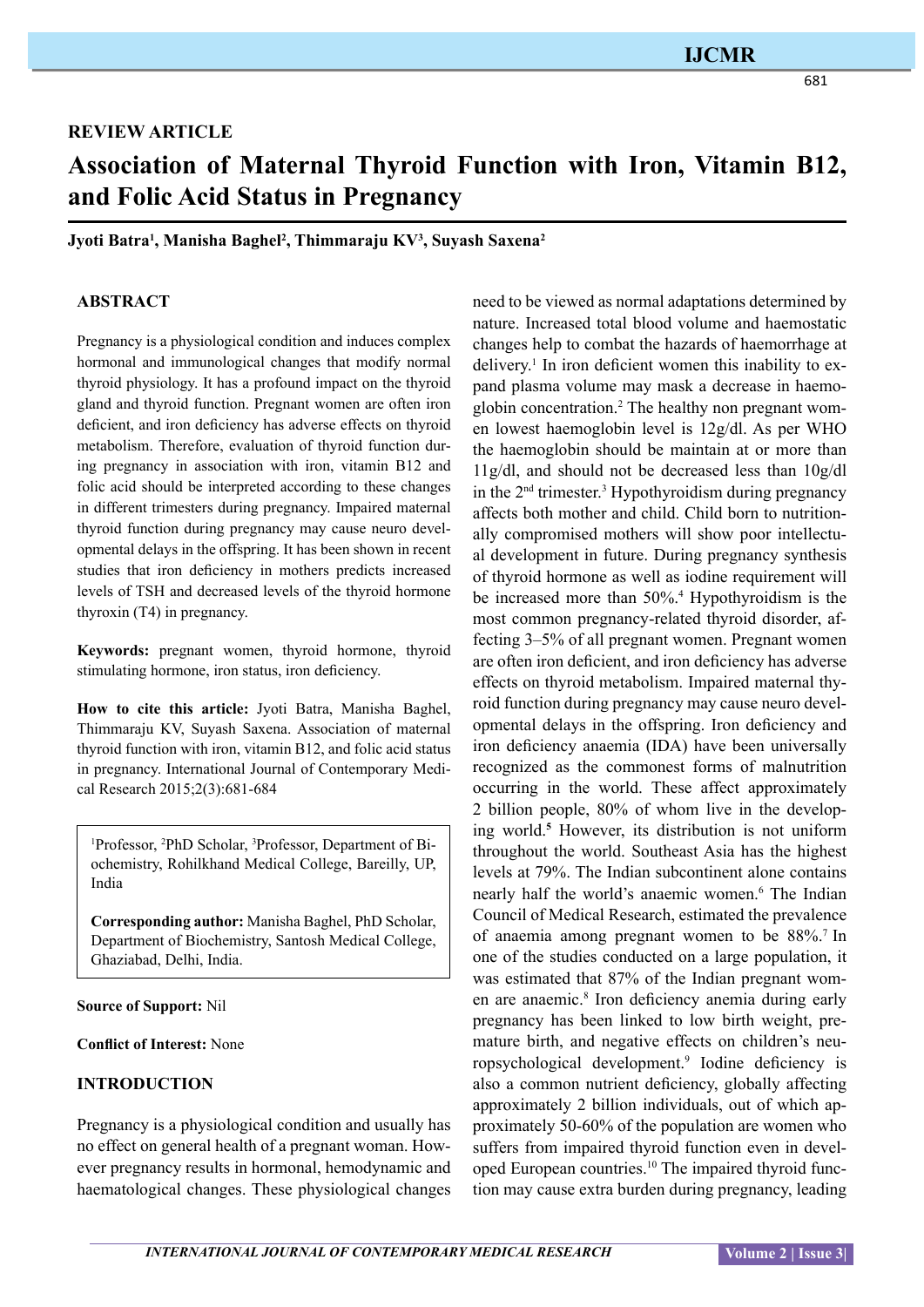to a serious risk of mental retardation, low birth weight, increased infant mortality, as well as increased risk of health complications later in life such as metabolic syndrome and type-2 diabetes. It has recently shown that iron deficiency in mothers predicts increased levels of TSH and decreased levels of the thyroid hormone thyroxin  $(T4)$  in pregnancy.<sup>11</sup> However there was no previous study to assess the thyroid function, iron status in different trimesters of pregnancy and its correlation.

#### **Folic Acid**

It is a water soluble vitamin, Folic acid plays an important role in growth, synthesis of nucleic acids, amino acids and essential for cell division.12 Folic acid is very important for development of the foetal brain, skull and spine, during the first four weeks of pregnancy. During pregnancy the RBC formation and rate of cell division increases as well as it enlarges size of the uterus, increasing maternal blood volume, placenta develops and the embryo is converted in to foetus.13 Folate is transferred from the mother to the growing foetus.<sup>14</sup> The RDA for women of childbearing age is 400 μg/day of folic acid according to the Institute of Medicine.15 These recommendations are based on the amount of dietary folate equivalents needed to maintain normal red blood cells. In addition to this dietary recommendation, all women who may become pregnant should take a multivitamin containing 400 μg/day of folic acid to reduce the risk of neural tube defects except for few countries like Newzealand where the recommendation is 800 μg/day for at least four weeks prior to conception and for 12 weeks after conceiving to reduce the risk of neural tube defects.16 Folate intake from food is not associated with any health risk. The risk of toxicity from folic acid intake from supplements and/or fortified foods is also low.17 It is a water soluble vitamin, so any excess intake is usually lost in the urine and recommendations are that anyone taking such medications should consult with a medical doctor before taking a folic acid supplement.

### **IRON**

Anemia is defined as low hemoglobin or hematocrit, Anemia during pregnancy continues to be a common clinical problem with high rate prevalence in many developing countries.<sup>18</sup> Iron deficiency anemia is the commonest anemia in developed or developing countries, mainly reproductive women are suffering in iron deficiency anemia due to menstruation (heavy blood loss). In pregnancy the amount of iron requirement in

increased, expanding plasma volume, red cell mass that allows growth of fetus. Women in their reproductive years often have a dietary iron intake that is too low to offset losses from menstruation and the increased iron requirement for reproduction during pregnancy iron is required  $(3-4 \text{ mg/d})$ .<sup>19</sup>

#### **Vitamin B12**

Vitamin B12 maintains constant folate metabolism which is essential for cell multiplication, especially in the rapidly dividing placental and fetal tissues. The fetus uses the available amount of vitamin B12 for biochemical reactions, but is not able to synthesize vitamin B12.<sup>20</sup> From the first to the third trimester of pregnancy there is a gradual decline in the serum concentration of vitamin B12 due to hormonal changes, alterations in the concentration of vitamin B12 binding proteins , hemodilution, and placental transport of vitamin B12 to the fetus. The lowest concentration of vitamin B12 is seen at  $9<sup>th</sup>$  month of pregnancy or before delivery and again it increases to reach a normal level after birth.<sup>21</sup> A vitamin B12 deficiency is seen worldwide lately but not all patients with a deficiency develop symptoms. Hematological signs of vitamin B12 deficiency mainly occur in very severe deficiency. Globally the data clearly shown that megaloblastic anemia does not accompany the level of vitamin B12 deficiency that is so prevalent in developing countries. Vitamin B12 status during pregnancy is critical since maternal vitamin B12 deficiency can affect the pregnancy outcome for both mother and the offspring. For women who want to get pregnant, a vitamin B12 deficiency means an increased risk of developing intra-uterine growth retardation, preeclampsia, and preterm labor.<sup>22</sup>

#### **Breastfeeding and Vitamin B12**

A vitamin B12 deficiency can affect health of the infant, due to lack of vitamin  $B12$  in breast milk.<sup>23</sup> Infants who are exclusively breastfed by mothers who have a low dietary intake of vitamin B12 such as vegetarians are therefore at risk for developing vitamin B12 deficiency possibly influencing cognitive and psychomotor development. A severe vitamin B12 deficiency in the infant can cause megaloblastic anemia, neurological symptoms, failure to thrive, apathy, anorexia and irritability.24 At a later age developmental regression, like impaired growth, poor school performance, gross motor function and other adaptive skills has been suggested to be a consequence of a poor maternal vitamin B12 status during pregnancy.<sup>25</sup>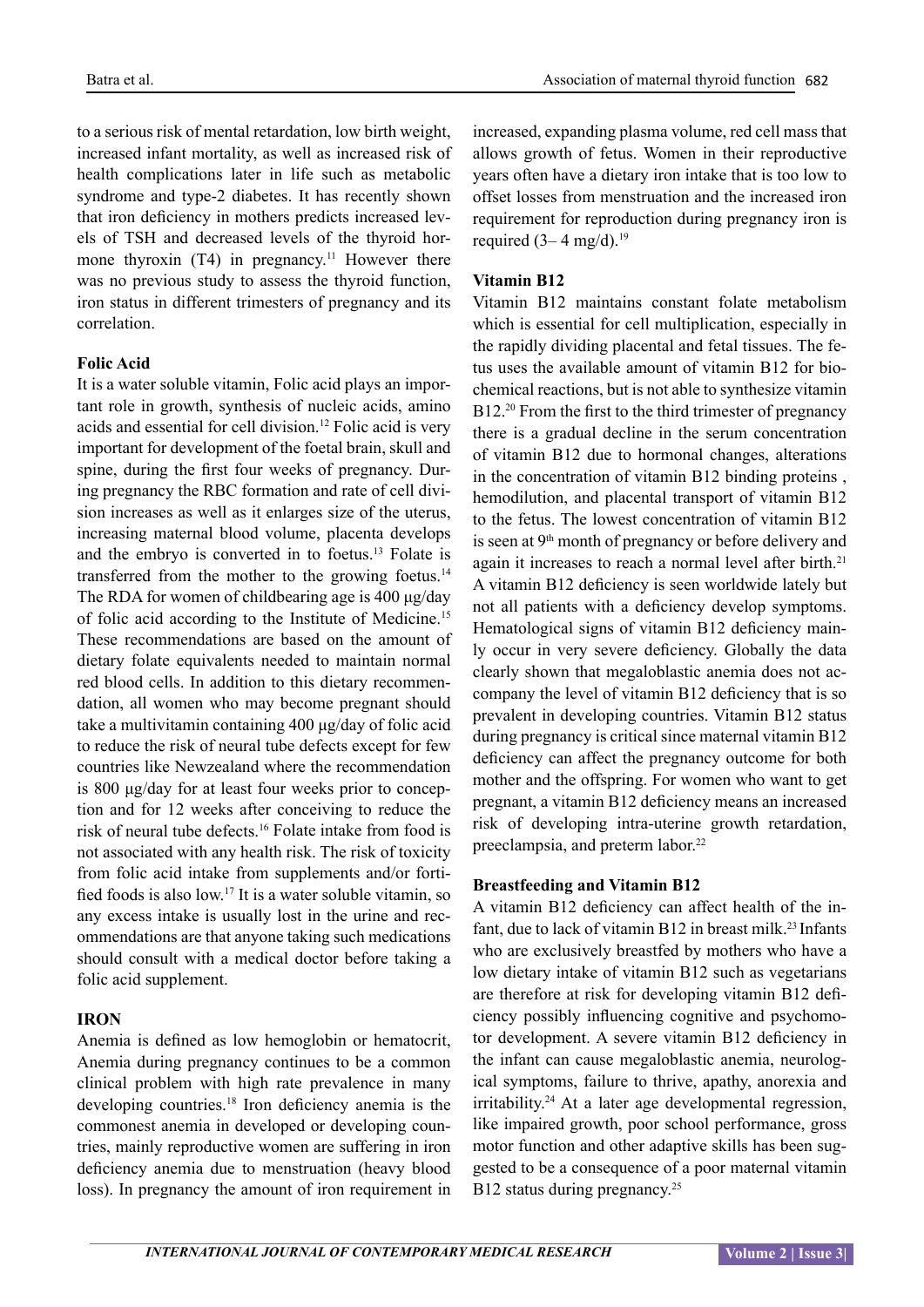#### **Discussion**

Pregnant women are high risk group for iron deficiency. Maternal iron deficiency and especially iron deficiency anemia may be associated with detrimental effects on maternal and infant function and particularly with a higher risk of delivery of low birth weight neonate and preterm delivery. Pregnant women are often iron deficient, and iron deficiency has adverse effects on thyroid metabolism. Impaired maternal thyroid function during pregnancy may cause neuro-developmental delays in the offspring. During the second and third trimester, pregnant women are highly vulnerable to iron deficiency (ID) anemia because their increased iron needs are rarely met by dietary sources.26 In developed countries, the prevalence of anemia and Iron Deficiency during pregnancy range from 6–28% and 24–44%, respectively. In industrialized countries, the majority of women are anemic in the second half of pregnancy.<sup>27</sup> Requirements for thyroid hormone during pregnancy also sharply increase to maintain maternal euthyroidism and transfer thyroid hormone to the fetus. To support this, the iodine requirement in pregnancy increases from 150–250g/d, making maternal thyroid function particularly vulnerable in regions of marginal iodine intake. ID has multiple adverse effects on thyroid metabolism. It decreases circulating thyroid hormone concentrations, likely through impairment of the heme-dependent thyroid peroxidase (TPO) enzyme.<sup>28</sup> ID blunts the efficacy of iodine prophylaxis and iron repletion improves the efficacy of iodized salt in goitrous children with ID. Two prospective studies, using two different measures of impaired thyroid function in pregnancy (an increased TSH in the second trimester and hypothyroxinemia at 12 wk gestation) reported that even mild maternal thyroid dysfunction may impair neurodevelopment in the offspring. Iron deficiency anemia and iron deficiency in pregnancy is a main important preventable cause of maternal and perinatal morbidity and mortality. Iron deficiency is most prevalent in only single micro-nutrient deficiency affecting around 50% of the world population. Among the most affected by this malady are pregnant women due to added iron requirements during pregnancy. This is primarily because the amount of dietary iron absorbed is often too small to meet the increased demand during pregnancy. Interest in thyroid dysfunction complicating pregnancy has increased greatly during the past decade. This increased interest has been largely fueled by two reports in 1999 that suggested offspring of women with variously defined hypothyroidism identified during pregnancy, to include overt and subclinical disease, are at increased risk of impaired neurodevelopment.29 There have also been reports linking subclinical hypothyroidism with an increased risk for preterm birth. As a result, several national endocrine authorities have recommended routine screening for hypothyroidism during pregnancy. Ferritin is an iron storage protein found in almost all of the body tissues. In individuals, serum ferritin levels correlate well with body iron storage. Serum ferritin measurements have been widely used in clinical medicine as a diagnostic test for iron storage diseases or as a marker of some neoplastic diseases.<sup>30</sup>

#### **References**

- 1. James DK, Steer PJ, Weiner CP, Gonik B. High Risk Pregnancy: Management Options - Expert Consult. Elsevier Health Sciences; 2010. 7074 p.
- 2. Letsky EA. The Hematological system. In: Broughton PF , Chamberlain GVP . (Eds). Cl inical Physiology in Obstetric. 3rd ed. Oxford : Blackwell ;; 1998. p. 71–110.
- 3. Technical Working Group on Prevention and Treatment of Severe Anaemia in Pregnancy. Meeting (1991: Geneva S, Programme WHOMH and SM. Prevention and management of severe anaemia in pregnancy : report of a technical working group, Geneva, 20-22 May 1991 [Internet]. 1993 [cited 2014 Feb 23]. Available from: http://apps. who.int/iris/handle/10665/62087
- 4. Dhanwal D. Thyroid disease in pregnancy: Experience from a large Indian cohort. Thyroid Res Pract. 2013;10(4):18.
- 5. McLean E, Cogswell M, Egli I, Wojdyla D, de Benoist B. Worldwide prevalence of anaemia, WHO Vitamin and Mineral Nutrition Information System, 1993-2005. Public Health Nutr. 2009;12:444–54.
- 6. Gillespie SR. Major issues in the control of iron deficiency. AwaMicronutrient Initiat. 1998;89:45-55
- 7. Evaluation of the National NutritionalAnaemia Prophylaxis Programme,. Indian Council of Medical Research.; 1989.
- 8. K., Kalaivani. Prevalence & consequences of anaemia in pregnancy. Ndian J Med Res. 2009;130:627–33.
- 9. Scholl TO. Iron status during pregnancy: setting the stage for mother and infant. Am J Clin Nutr. 2005 May 1;81:1218S–1222S.
- 10. Zimmermann M, Delange F. Iodine supplementation of pregnant women in Europe: a review and recommendations. Eur J Clin Nutr. 2004;58:979–84.
- 11. Zimmermann MB, Burgi H, Hurrell RF. Iron deficiency predicts poor maternal thyroid sta-